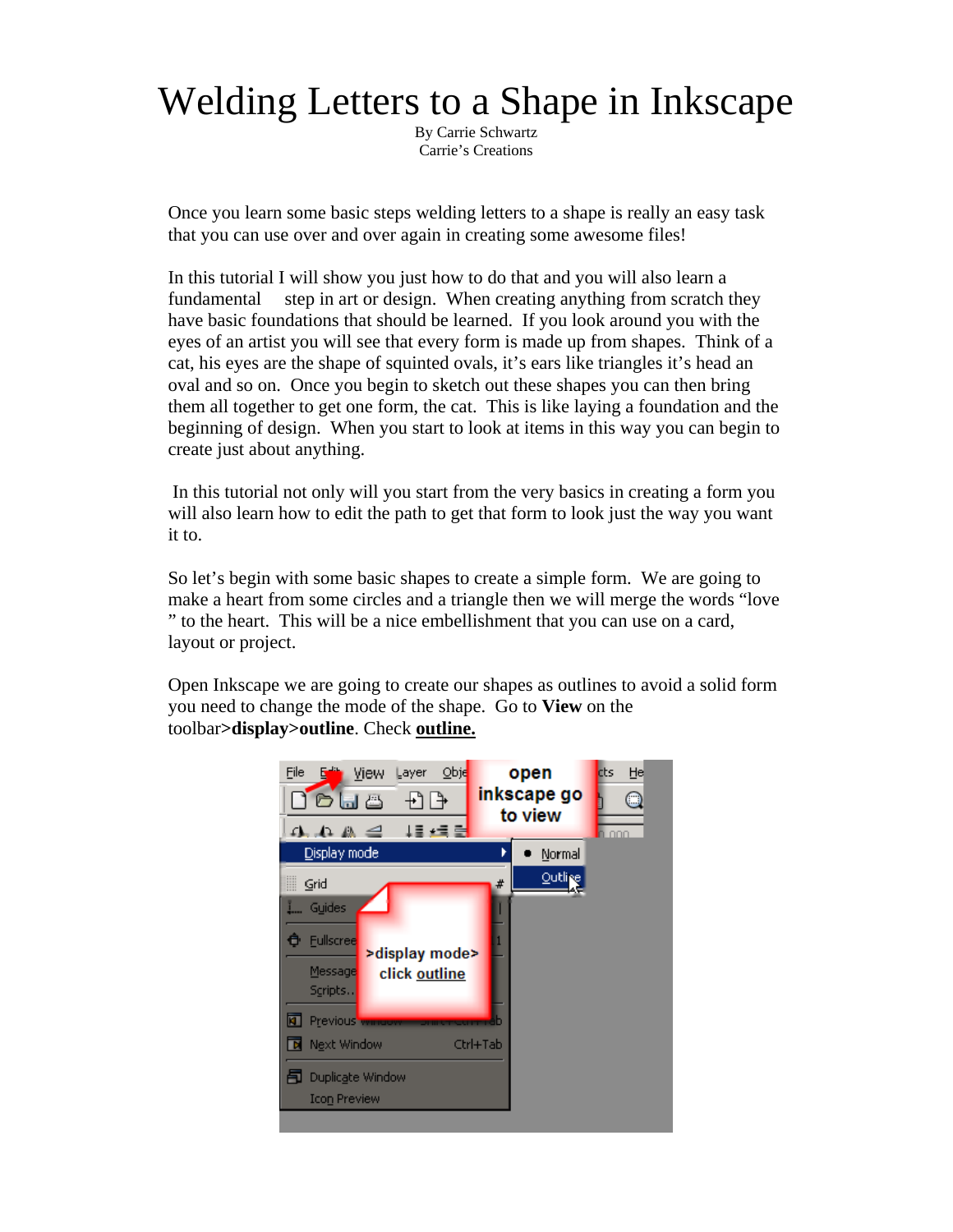Access the circle tool to create two circles on your art board.

Overlap the two circles this is the top of your heart. Play with the look to get the type of heart that you want. The circles can line up to create a nice rounded heart or one can be slightly lower then the other to make a country heart.



Next select the stars and polygons button and bring in a triangle. Notice my settings on the toolbar (they are above the side toolbar in the screen caption below). **Polygon checked, corners 3, rounded O, randomized 0.521** 

These settings will give you a nice triangle.

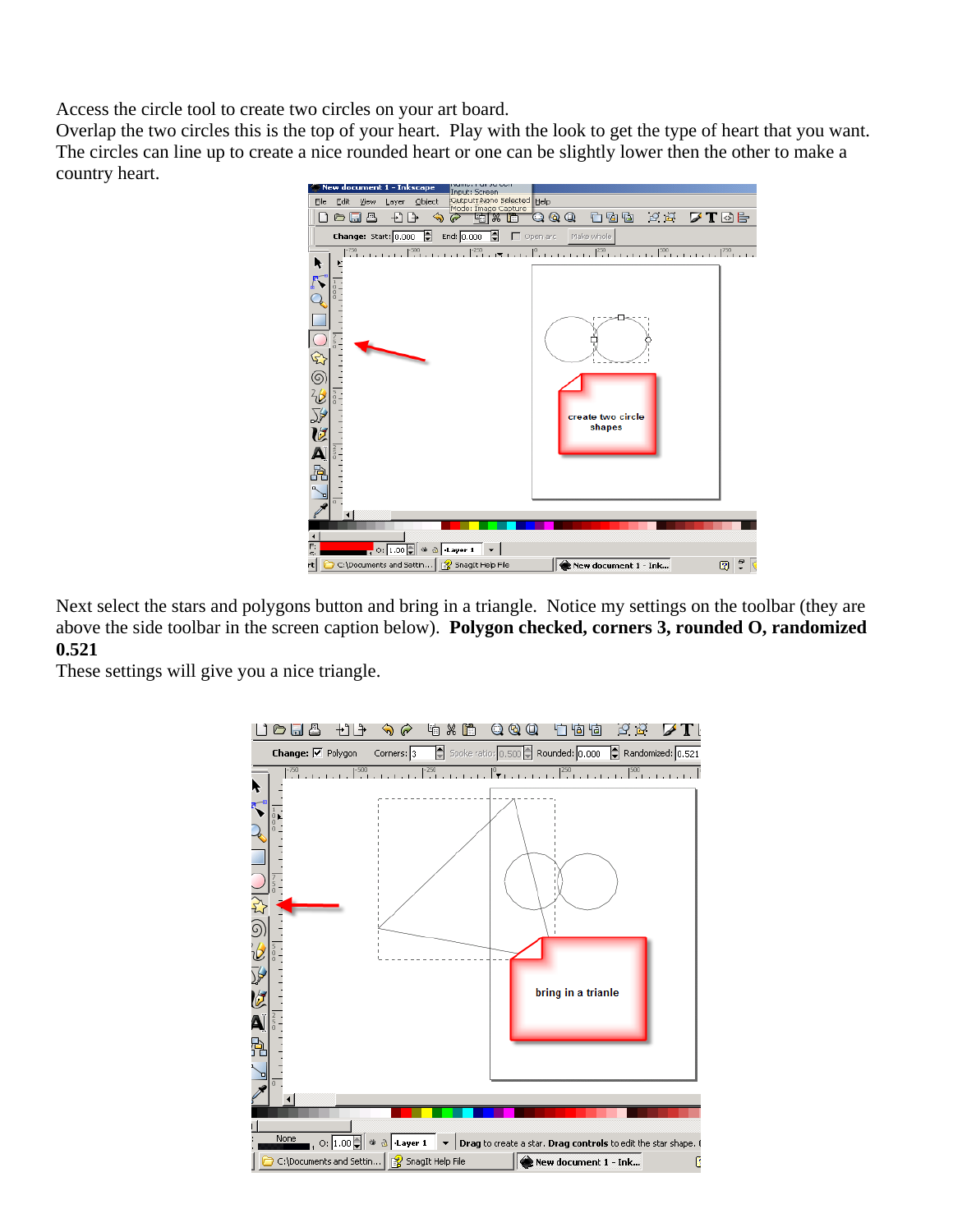Rotate your shapes by clicking on them notice the arrows will change direction. Once you get the triangle turned place it over the two circles.



With your selection tool (the arrow at the top of your tools sitting on the right) click to the left of the three shapes and bring the tool over the three shapes and let go. At the top of your tool bar select **path> union** your shapes will merge into a heart.*You can undo and change the position of each one of the circles or the triangle to get the right shape for the heart.* Then go to path>union till you get what you want.

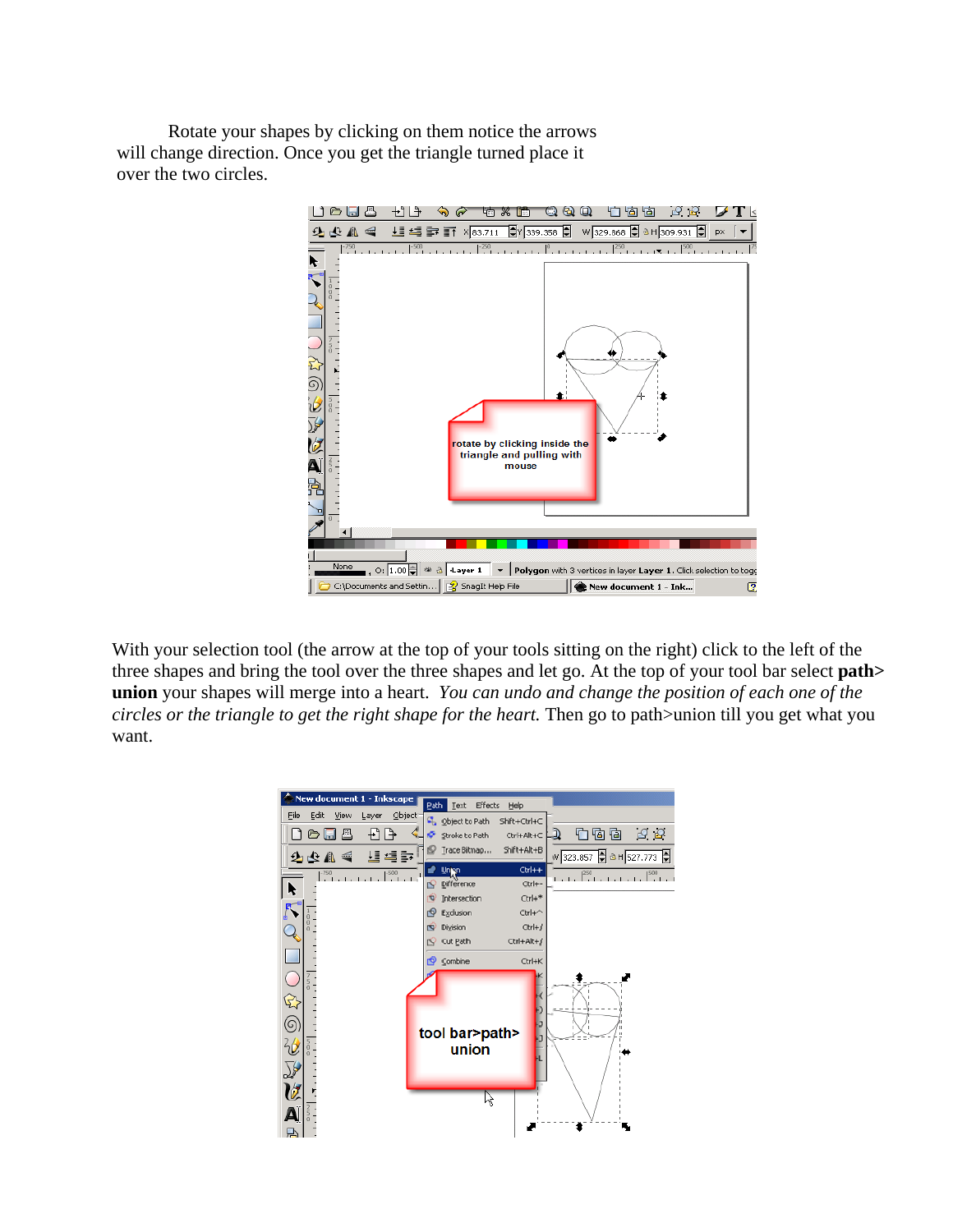Now let's add some text! First click on the text button on the lower right of your program you will see the letter **A**. Up in the tool bar you will have the choice to choose your text. I used Massiveheadache3 for my text selection. If you don't have this text any bold text will do.



Make the letter "L" by clicking on your art board and typing the letter "L". Hit the selection tool button once to release that "L", then select the letter tool again. Make the letter "O" and continue brining in the letters one at a time so they are separated. Resize the letters with the selection tool.



Bring your letters to the left of the heart and place them by overlapping the letters and the heart. You can resize the letters or turn them till you get the position similar to the illustration below.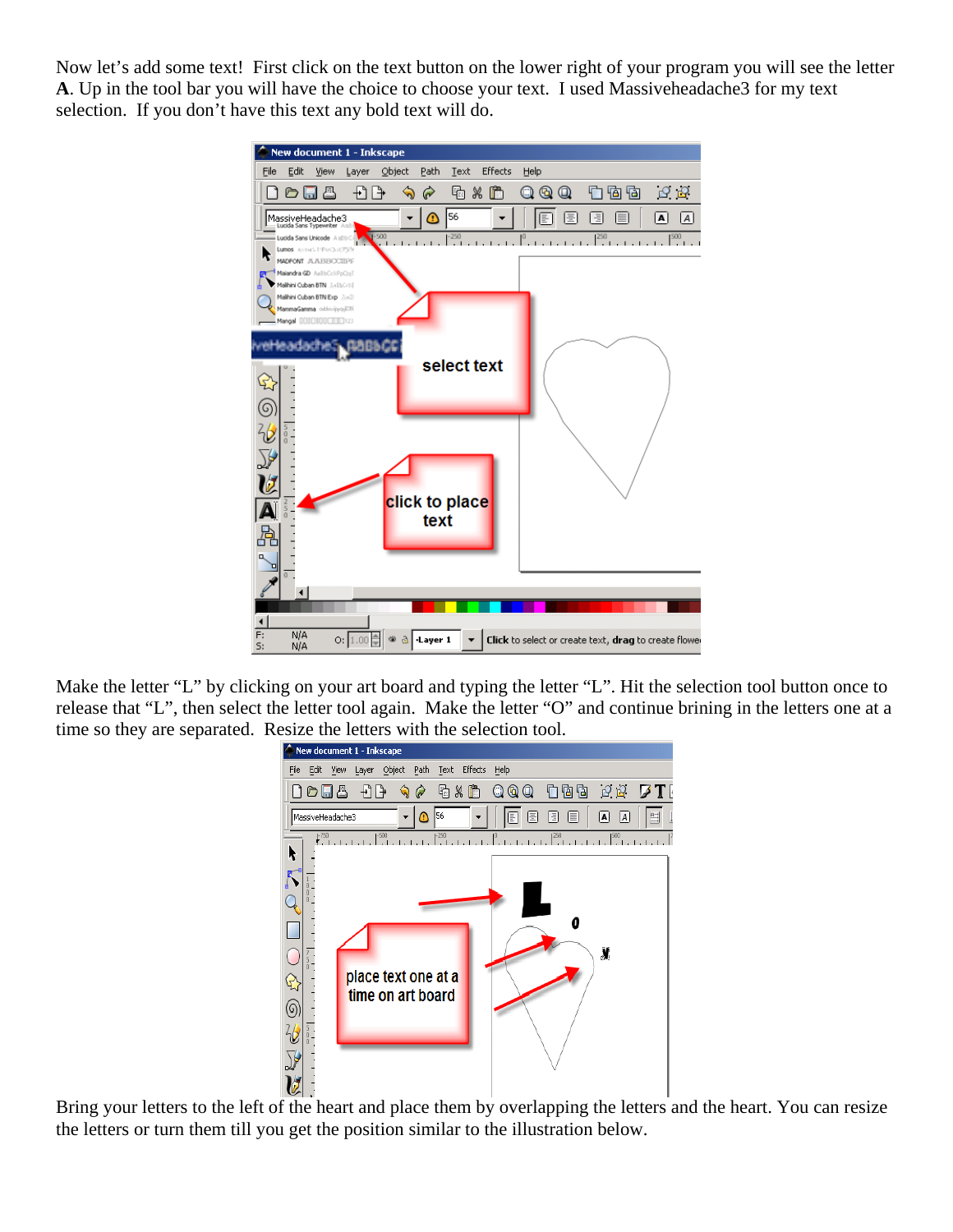

My heart is to straight on one side so I'm going to edit the path.

You can do this by going to the button below the selection tool you will see your heart change to where the nodes are visible on the path. All I had to do was grab one node at a time to move it. You can experiment here by subtracting or adding some nodes. Don't be afraid to try you can always click on undo!



Here is what it looks like now that I edited the path.